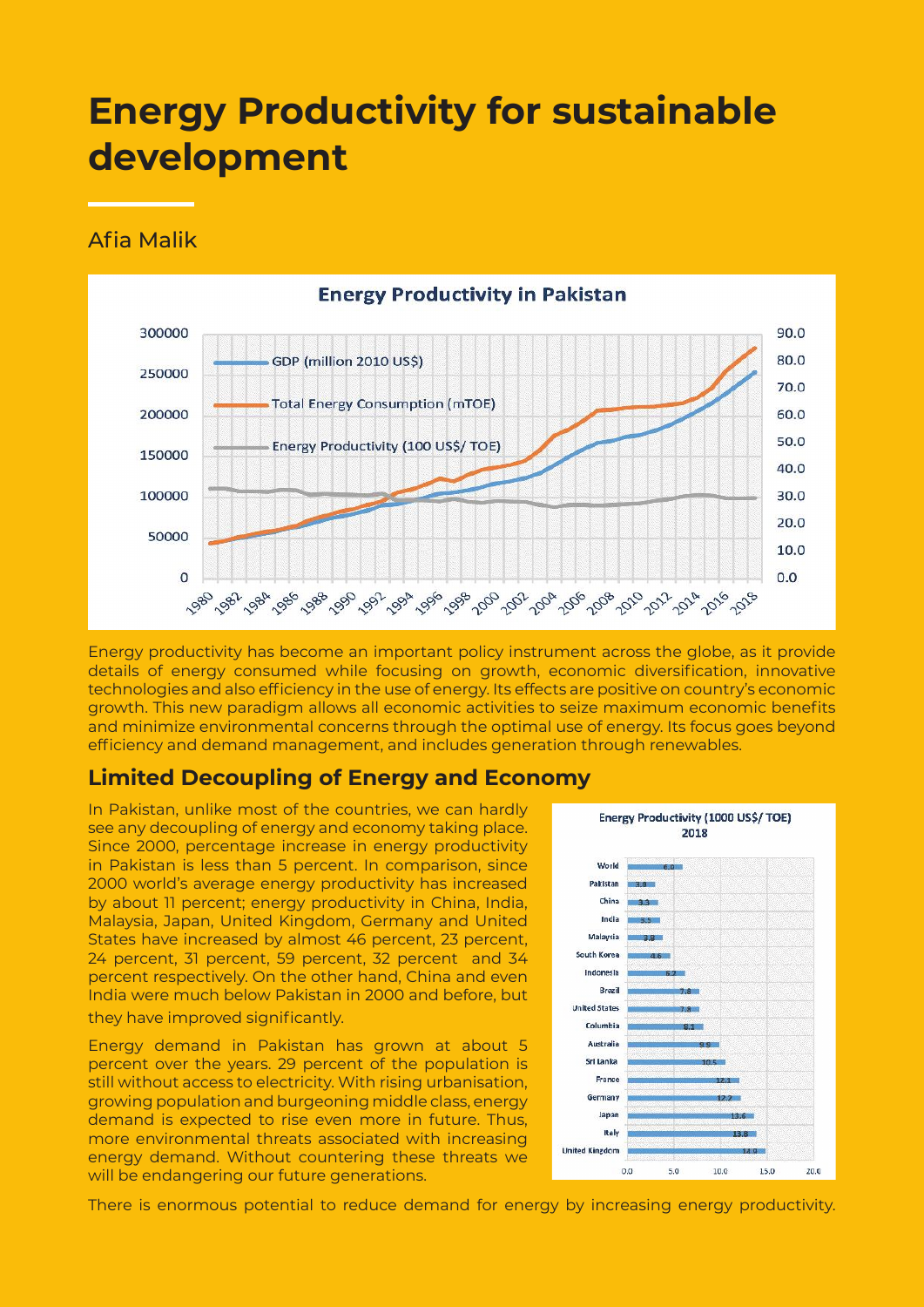According to one estimate, we can reduce 20 percent to 25 percent of energy demand only through its productive use in various sectors, as fourth industrial revolution has empowered us to consume energy more intelligently. 20 percent savings from efficiency and demand management in Pakistan corresponds to more than 50 percent reduction in oil imports.

Our industry is the largest consumer of energy, that is, 36 percent of total energy is consumed in industry, whereas, it contributes only 18 percent to our GDP. Most of our industrial units are

highly energy intensive and susceptible to high energy losses across various assembly lines. This leads to high energy bills and loss in productivity. Energy costs in total production costs ranges from 20 percent to 50 percent in various industrial units. This affects not only the financial health of our industry but its competitiveness in export markets. Giving them energy price concessions is not going to help, there is a need to improve energy productivity of our industrial units, especially SMEs, to boost their competitiveness. According to SMEDA, there is a little awareness and even

| <b>SECTOR</b>      | <b>CONSERVATION</b><br><b>POTENTIAL</b> |
|--------------------|-----------------------------------------|
| <b>INDUSTRY</b>    | 25 percent                              |
| <b>TRANSPORT</b>   | 20 percent to 23 percent                |
| <b>AGRICULTURE</b> | 25 percent                              |
| <b>BUILDINGS</b>   | 20 percent to 25 percent                |

**Source:** ENERCON

less expertise in SMEs in terms of energy saving practices and skill development to achieve best energy management practices.

International evidence suggests, enterprises that implement plans to increase their energy productivity can enjoy reduction in overall costs, increase in profits and overall competitiveness. Besides, it mitigates greenhouse gas emissions, creates new jobs, and improves energy security.

Pakistan has the potential for industrial expansion. Our industry can increase its competitiveness by applying energy-efficient best practices in new industries. In existing ones, only by replacing

obsolete technology can save enormous energy costs. For example, by 35 percent in boilers and 20 to 30 percent in electric motors.

Similarly, transport is the second largest consumer of energy, i.e., 34 percent of total final energy consumption and almost 59 percent of liquid fuel consumption in Pakistan. We are dependent on imports for more than 80 percent of our liquid fuel consumption. In 2017-18, we spent more than 50 percent of our export earnings on oil imports. Saving energy in transport by only 10 percent in 2017- 18 could have saved us about US\$ 1.2 billion. This can be transformed into a saving of about US\$ 10 billion (at the current exchange rate) by 2030. It is easily achievable, only through

| <b>INDUSTRY</b>    | <b>ENERGY SAVING</b><br><b>POTENTIAL</b> |
|--------------------|------------------------------------------|
| <b>MARBLE</b>      | 5 percent to 8 percent                   |
| <b>POWER LOOMS</b> | Up to 10 percent                         |
| <b>FURNITURE</b>   | 15 percent to 20 percent                 |
| <b>AUTO PARTS</b>  | 10 percent to 15 percent                 |
| <b>JUTE</b>        | 10 percent to 15 percent                 |
| <b>TEXTILE</b>     | 10 percent to 30 percent                 |

**Source:** SMEDA

strict compliance with fuel efficiency standards; discouraging low occupancy private cars; costreflective road pricing and through the increased use of renewables in various transport modes.

In buildings, whether they are domestic or in the commercial sector, energy efficient building codes are not enforced properly as building control authorities are short of resources as well as expertise. There is enormous energy saving potential in buildings (in monetary terms for the users also) which can be achieved through proper building design and through the replacement of inefficient lighting, air-conditioning and water pumping systems. Similarly, in agriculture instead of giving them subsidy, we can encourage them to use efficient water pumping and avoid wastage of water resources.

### **Renewable Energy**

Other important aspect of energy productivity is use of renewable energy. The use of these resources is increasingly at an accelerated pace around the world but Pakistan has just begun to encourage its consumption. At present, more than 60 percent of the electricity generated in Pakistan comes from fossil fuel based generation, including gas, coal and oil. In comparison,